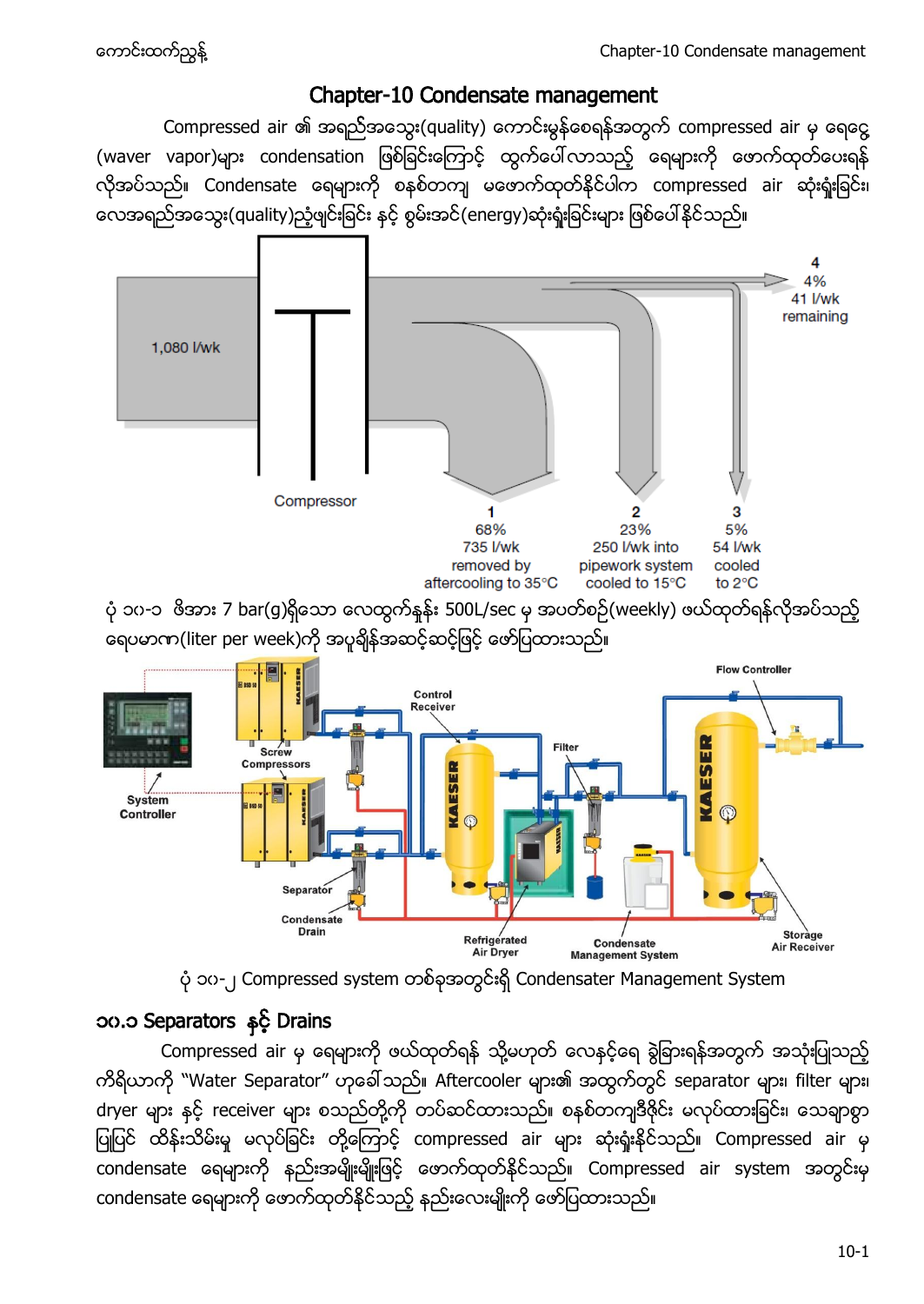

#### ၁၀.၃.၁ Zero Air Loss Traps with Reservoirs

Zero air-loss trap နည်းဖြင့် condensate ရေများကို ဖောက်ထုတ်ရာတွင် ဘော(float) သို့မဟုတ် level sensor သည် ball valve ကို မောင်းတံ(linkage) မှတစ်ဆင့် ဖွင့်ပေးခြင်းဖြင့် condensate ရေများကို သိုလှောင်ထားသည့် နေရာမှ ထွက်သွားစေသည်။ ရေအနိမ့်ဆုံးနေရာ(low-level point)သို့ ရောက်သည့်တိုင်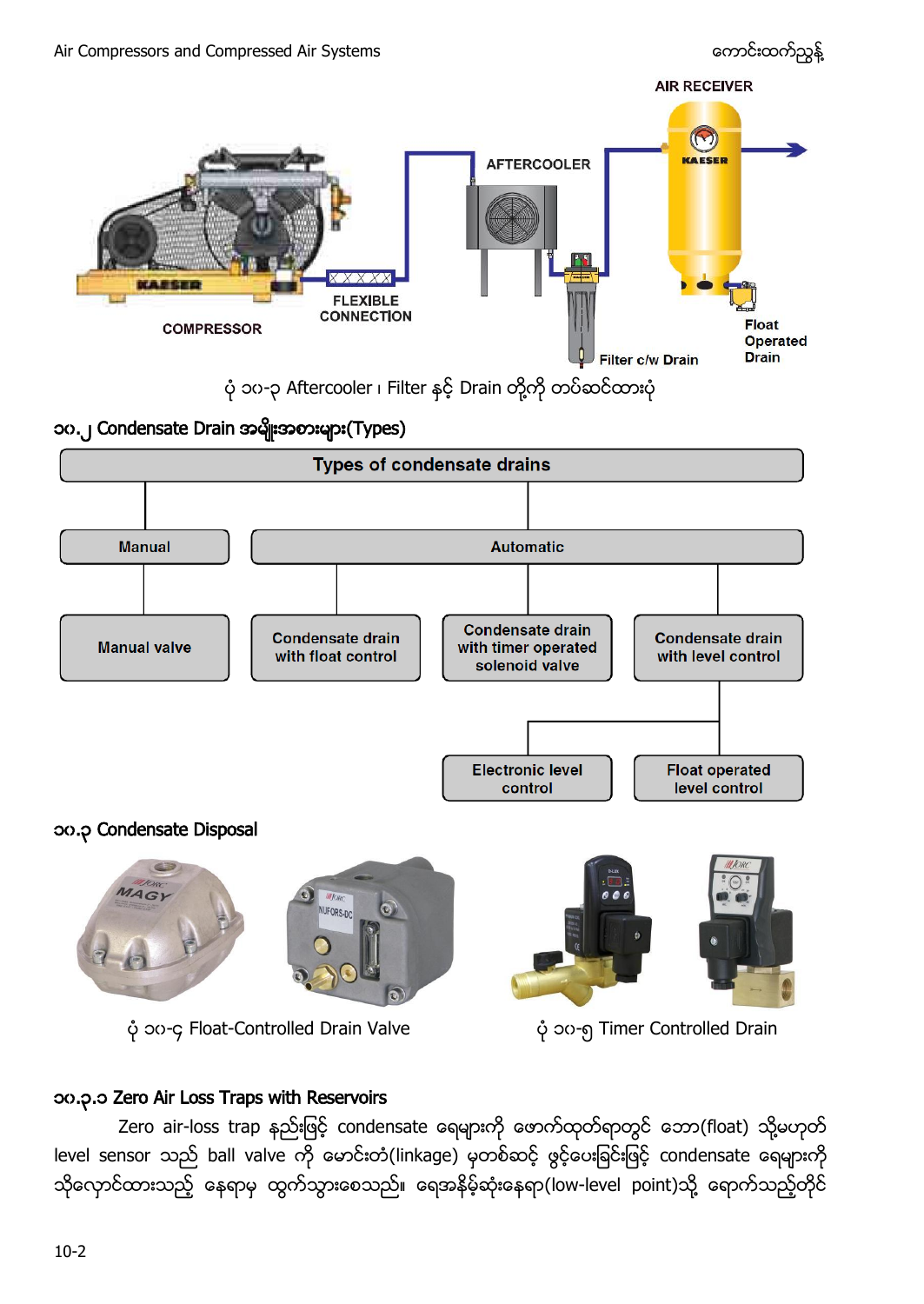တေက်ရျပေးသည်။ Efficient အဖြစ်ဆုံးသောနည်းဖြစ်ပြီး ထိန်းသိမ်းရန် လွယ်ကူသည်။ အလုပ်လုပ်ပုံ မှန်မမှန်ကို အလွယ်တကူ စမ်းသပ်နိုင်သည်။





၁၀-၆ Electronically Controlled Drin ၁၀-၇ Automatic Magnetic Drains





၁၀-၈ Electronic level-controlled condensate drains ၁၀-၉ Zero Loss Trip





၁၀-၁၀ Automatic Magnetic Drain Traps

- လေများ ဆုံးရှုံးခြင်း မဖြစ်ပေါ်နိုင်(Wastes no air)
- $\bullet$  အလွန် စိတ်ချရသည့်နည်း ဖြစ်သည်။(Considered very reliable)

• Condensate ရေများကို သိုလှောင်ထားသည့်နေရာ(reservoir)၌ အညစ်အကြေး(contaminant) များ စုနေခြင်း မဖြစ်ပေါ် စေရန်အတွက် မကြာခက ဖောက်ထုတ်ပေးရန် လိုအပ်သည်။ Zero air-loss trap ဖြင့် drain .<br>လုပ်သည့်နည်းများသည် တစ်မျိုးနှင့် တစ်မျိုး အနည်းငယ်စီ ကွဲပြားသည်။

## ၁၀.၃.၂ Electrically Operated Solenoid Valves

Condensate tank ၌ solenoid valve တစ်ခု တပ်ဆင်ထားသည်။ သတ်မှတ်ထားသည် အချိန်ရောက် လျင်(၂ မိနစ် မှ ၃၀ မိနစ် ပြည့်တိုင်း) solenoid valve သို့မဟုတ် motorised ball valve ကို ဖွင့်ပေးပြီး condensate ရေများကို ဖောက်ထုတ် ပေးသည်။ (၄)စက္တန့် မှ (၁၀)စက္တန့် အတွင်း solenoid valve ကို ဖွင့်ပေး ထားပြီး condensate ရေများကို ထွက်သွားစေသည်။ မိုးရာသီတွင် ပြင်ပလေထဲ၌ ရေခိုးရေငွေသည် နွေရာသီ ထက်ပိုများ သောကြောင့် မိုးရာသီ၌ condensate ရေ ပိုများသည်။ ထို့ကြောင့် ရာသီဥတုကို လိုက်၍ timing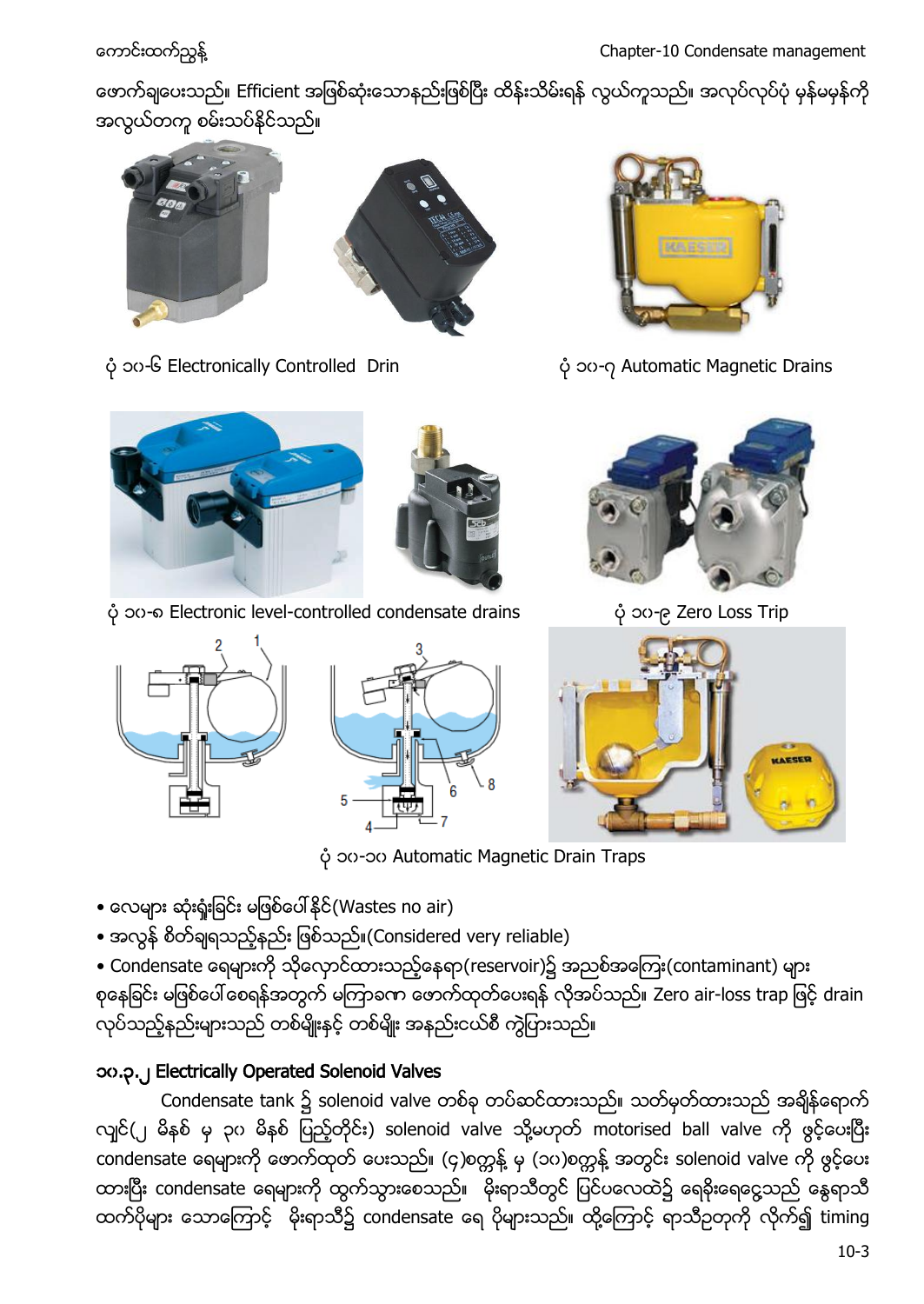Air Compressors and Compressed Air Systems and the state of the component of the component of the component of

ပြောင်းပေးရန် လိုအပ်သည်။ အလွန်သေချာ စိတ်ချရသည့် နည်းဖြစ်သည်။ လျပ်စစ်ဓာတ်အားကို အသုံးပြုရန် လိုအပ်သည်။

Solenoid operated drain valve များတွင် အရိုန်ကို သတ်မှတ်ပေးသည့် timing device ပါဝင်သည်။ ကြိုတင် သတ်မှတ်ထားသည့်အချိန်(preset adjustable intervals) အတိုင်း solenoid valve ဖွင့်ခြင်း ပိတ်ခြင်းကို ပြုလုပ်ပေး သည်။

သတ်မှတ်ထားသည့် အချိန်တိုင်းတွင် ဘား(drain valve)ကို solenoid ဖြင့် ဖွင့်ပေးသည်။ လိုအပ်သည် အရိန်အတိုင်းအတာ ရအောင်လည်း ပြောင်းယူနိုင်သည်။ Condensate ရေ ရှိသည်ဖြစ်စေ၊ မရှိသည်ဖြစ်စေ သို့မဟုတ် နည်းသည် ဖြစ်စေ၊ များသည်ဖြစ်စေ ဘား(drain valve)ကို သတ်မှတ်ထားသော အချိန်ရောက်လျင် ဖွင့်ပေးသည်။ ထို့ကြောင့် တန်ဖိုးရှိသော compressed air များ ဆုံးရှုံးရသည်။ Solenoid-operated drain valve ဖြင့် condensate ရေ ဖောက်ထုတ်ခြင်းသည် စွမ်းအင် ဖြုန်းတီးမှု ဖြစ်စေသည်။

သို့သော် ပြဿနာငယ် နစ်မျိုး ရှိနိုင်သည်။ ဖွင့်သည့်အချိန်နည်းလျင် system အတွင်းမှ condensate ရေများအကုန် ထွက်သွားလိမ့်မည် မဟုတ်ပေ။ ထိုအခါ system အတွင်းတွင် condensate ရေ တဖြည်းဖြည်း များ လာလိမ့်မည်။ အကယ်၍ system အတွင်းတွင် condensate ရေရှိမနေပဲ ဖွင့်မိပါက compressed air များ ဆုံးရှုံးလိမ့်သည်။

ဘားဖွင့်ချိန် နည်းပါက condensate ရေအားလုံး ကုန်အောင် ဖောက်ထုတ်ပေးနိုင်လိမ့်မည် မဟုတ်ပေ။ ဘားဗွင့် သည့်အခါ၌ condensate ရေ အနည်းငယ်မျသာ ရှိနိုင်သည်။ condensate ရေများ မရှိဘဲ ဘားဗွင့် မိသောကြောင့် compressed air ဆုံးရုံးမှုများ ဖြစ်ပေါ်နိုင်သည်။

Level-operated valve နှင့် electrically operated solenoid valve များ တပ်ဆင်ပါက contaminant ဖြစ်မှ လျော့နည်းစေရန် strainer လည်းတပ်ဆင်ရန် လိုအပ်သည်။ ဘားဖွင့်ချိန်၌ အဝင်ပေါက်(inlet port) နှင့် အထွက်ပေါက်(discharge port)တို့ကို ပိတ်ဆို့တားဆီးရန် အတွက်ဖြစ်သည်။ Motorized ball valve များကို လည်း programmable timer ဖြင့်တွဲ၍ အသုံးပြုနိုင်သည်။ စိတ်ချရ(reliable)သည့် ကိရိယာ(device)ဖြစ် သော်လည်း compressed air ဆုံးရှုံးမှုများ ဖြစ်နိုင်သည်။





Condensate tank အတွင်း၌ outlet valve တစ်ခု နှင့် float တစ်ခု တပ်ဆင်ထားသည်။ ရေမြင့်တက်လာသည့် အခါ ဘော(float) မြင့်တက်လာပြီး outlet valve ကို ဖွင့်ပေးသည်။ ကန်(tank) အတွင်းရှိ ဖိအားသည် ပြင်ပမှလေထုဖိအား ထက်မြင့် သောကြောင့် outlet valve ပွင့်သည် နှင့်တစ်ပြိုင်နက် condensate ရေများ ထွက်သွားလိမ့်မည်။ ရေများ ထွက် သွားသောကြောင့် ရေအမြင့် နိမ့်ဆင်း သွား သည့်အခါ ဘော(float)လည်း နိမ့်ဆင်းလာ ပြီး outlet valve ကို ပိတ်စေသည်။ Floattype trap များကို စနစ်တကျ တပ်ဆင် အသုံးပြုလျင် compressed air အနည်း ငယ်သာ ဆုံးရှုံးနိုင်သည်။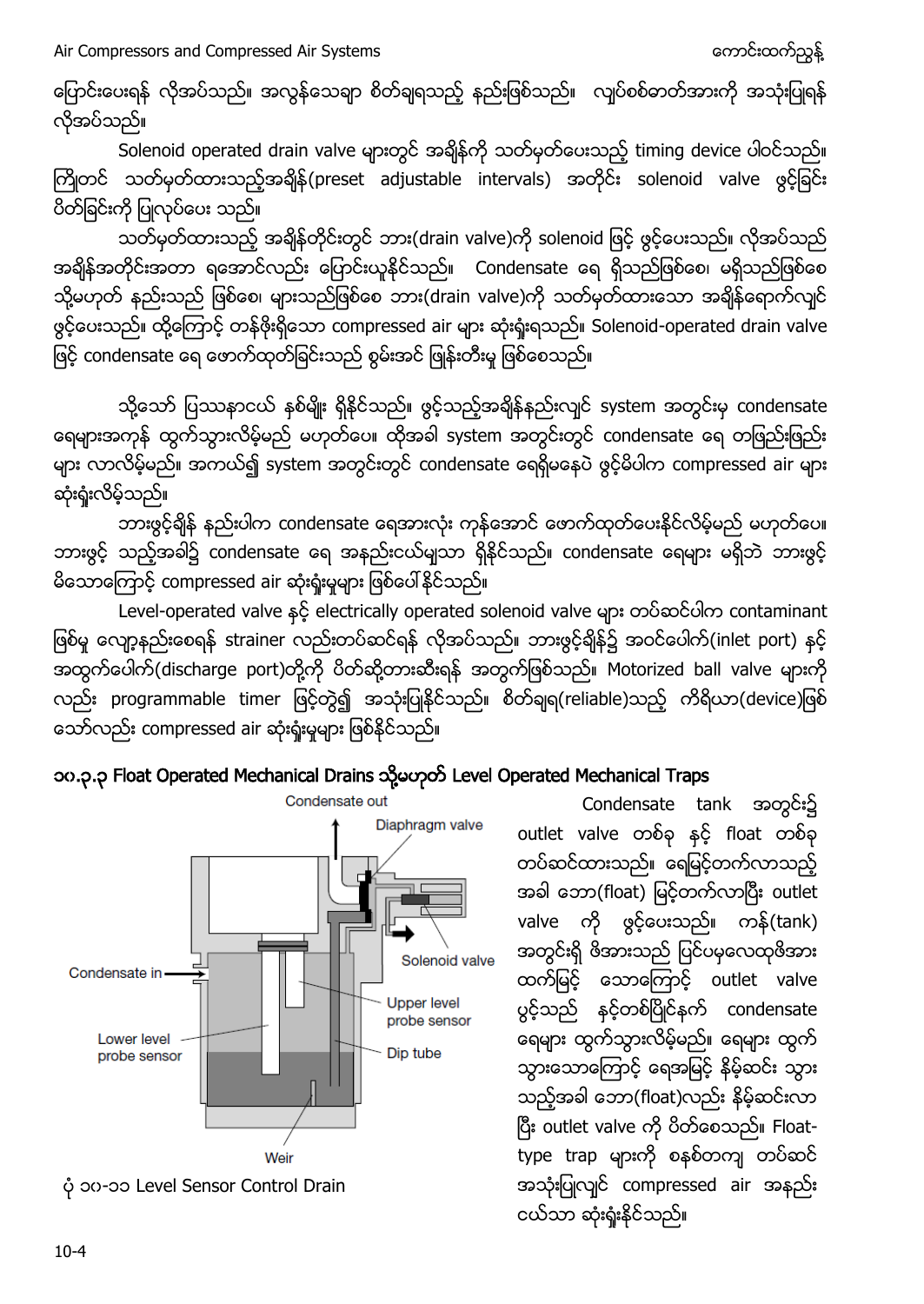သို့သော် ဂရုတစိုက် ထိန်းသိမ်းရန် လိုအပ်သည်။ Condensate မှ အနယ်များ(sediment)ကြောင့် ပိတ်ဆို့မှုများ ဖြစ်ပေါ်နိုင်သည်။ Inverted bucket အမျိုးအစား trap များသည် အနည်းငယ်သော ပြုပြင် ထိန်းသိမ်းမှု သာလိုအပ်သည်။ လုံလောက်သော ရေအမြင့်(liquid level) မရှိလျင် compressed air များ ဆုံရှုံးနိုင်သည်။ Drain valve နှင့် float ကို ပုံတွင် ပြထားသည့်အတိုင်း မောင်းတံ (linkage)ဖြင့် ရိုတ်ဆက် တပ်ဆင်ထားသည်။ Condensate ရေများဖြင့် ပြည့်နေသည့်အခါ ဘော(float)သည် အပေါ်သို့ ရောက်ရှိသွားပြီး drain valve ကို ဖွင့်ပေးသည်။ ဘော(float)အောက်သို့ ရောက်သည့် အခါ(empty ဖြစ်သည့်အခါ)တွင် drain valve ကို ပိတ်စေသည်။ ပြုပြင် ထိန်းသိမ်းမှု(maintenance)များ လုပ်ပေးရန် လိုအပ်သည်။ ပိတ်ဆို့ခြင်း (blockage)များ ဖြစ်နိုင်သည်။ Drain valve ပွင့်နေစဉ် jam ဖြစ်ခြင်းကြောင့် compressed air ဆုံးရှုံးမှုများ ဖြစ်နိုင်သည်။

- (၁) ရိုးရှင်းပြီး လွယ်ကူသည့်နည်း ဖြစ်သည်။ ဈေးသက်သာပြီး ကုန်ကျစရိတ်နည်းသည်။ (inexpensive construction)
- (၂) လျှပ်စစ်ဓာတ်အားကို အသုံးပြုရန် မလိုပေ။ ပေါက်ကွဲတတ်သည့် နေရာများ ၊ မီးလောင်လွယ်သည့် နေရာများတွင် လျှပ်စစ်ဓာတ်အားကြောင့် spark ဖြစ်ခြင်းကို ရှောင်လွဲရန်အတွက် အကောင်းဆုံးနည်း ဖြစ်သည်။
- (၃) Compressed air များ blowing off ဖြစ်ခြင်း မဖြစ်ပေါ်နိုင်ပေ။
- (၄) ပုံမှန် အလုပ်မလုပ်ခြင်း(malfunctions) ဖြစ်နိုင်သည်။
- (၅) Condensate ရေများဖြင့် အမြဲထိတွေ့ နေသောကြောင့် သံချေးတတ်ခြင်း၊ ချေးများဖြင့် ပိတ်ဆို့ခြင်းများ ဖြစ်နိုင်သောကြောင့် အချိန်မှန် ပြုပြင်ထိန်းသိမ်းခြင်း လုပ်ရန်လိုအပ်သည်။

### ၁၀.၃.၄ Manual drains

## Manual operation (လိုအပ်သည့်အခါမှ စက်မောင်းသူက ဖောက်ထုတ်ပေးခြင်း)

စက်မောင်းသူသည် compressed air system အတွင်းရှိ condensate ပမာဏကို စောင့်ကြည့်နေပြီး သင့်လျော်သည့် အရိန်၌ valve ကိုဖွင့်၍ condensate များကို ဖောက်ထုတ်ပေးသည်။ တစ်ခါတစ်ရံ valve များကို ဖွင့်ထားခဲ့မိသောကြောင့် မလိုအပ်သည့် compressed air များဆုံးရှုံးခြင်း ဖြစ်ပေါ်နိုင်သည်။

ပြဿနာဖြစ်နိုင်သည့်နေရာများတွင် manual valve များထားရှိပြီး condensate ဓရများ ဖောက်ထုတ် ပေးနိုင် သည်။ Drain လုပ်ပေးနိုင်သည်။ Moisture separator များ ၊ intercooler များ ၊ refrigerated dryer များ နှင့် filter များ စသည်တို့တွင် ဖော်ထုတ်(drain)ရန် ဘား(valves)များ ထားရှိသည်။ ဘား(valve) သည် အလိုလျောက်(automatic)အလုပ်မလုပ် လျင်သော်လည်းကောင်း၊ ကွဲအက်ကြောင်းများ ရှိနေလျင် သော်လည်း ကောင်း၊ compressed air ဆုံးရုံးမှုများ ဖြစ်နိုင်သည်။ ဤကဲ့သို့ ပြုလုပ်ခြင်း နည်းကို ရှောင်ကြဉ်သင့်သည်။

ရိုးရှင်းပြီး လွယ်ကူသည့်နည်း ဖြစ်သည်။ စျေးသက်သာပြီး ကုန်ကျစရိတ်နည်းသည်။ လျှပ်စစ်ဓာတ်အား ကို အသုံးပြုရန် မလိုပေ။ သို့သော် ပုံမှန် စစ်ဆေးရန် လိုအပ်သည်။ အောက်ပါ အကြံပြုချက်များကို လိုက်နာ သင့်သည်။

Codensate များကို ပမာဏ အနည်းငယ်စီ မကြာခဏ ဖောက်ထုတ်ခြင်းသည် ပမာဏများစွာကို အချိန်ကြာမှ ဖောက်ထုတ်ခြင်းထက် ပိုကောင်းသည်။ Condensate treatment equipment များကို လိုအပ် သည်ထက် အနည်းငယ် ပိုကြီးအောင် ပြုလုပ်ထားသင့်သည်။

Drain trap များကို အချိန်မှန်စစ်ဆေးသင့်သည်။ လိုအပ်ခဲ့လျင် ပျက်နေသည့် အစိတ်အပိုင်းများကို ပြုပြင် လဲလှယ်သင့်သည်။ ဖြစ်နိုင်လျင် "Zero Loss Trap" ကိုအသုံးပြုသင့်သည်။